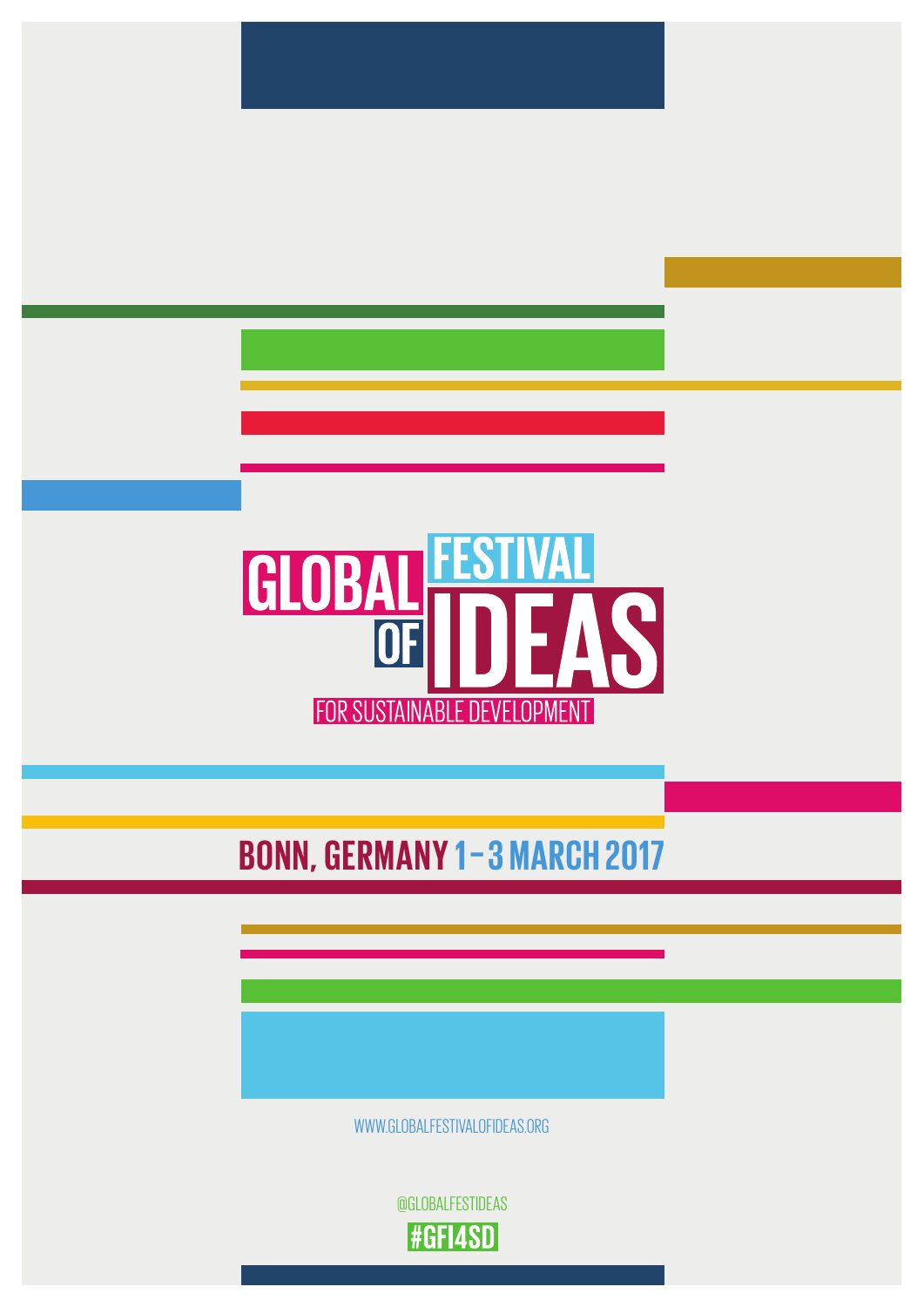## **2030 HIVE MIND** WORLD'S FIRST PLAYABLE  $NFFRFN$

## WELCOME TO **THE GLOBAL FESTIVAL OF IDEAS** FOR SUSTAINABLE DEVELOPMENT!

This inaugural event comes just 18 months after 193 member states of the United Nations agreed on a global agenda, unprecedented in its scope and ambition. If successful, the attainment of the 17 Sustainable Development Goals by 2030 will represent a leap forward in the fight against poverty and inequality, as well as the struggle for environmental sustainability.

The goals were agreed after a global consultation involving the UN, governments, civil society, youth groups, business, academia and millions of citizens. Taken together, they represent a holistic agenda, which can only succeed if policy areas often deemed to be in opposition can be reconciled. The Global Festival of Ideas for Sustainable Development will allow participants a unique opportunity to chart new thinking on how to overcome these apparent tradeoffs and showcase the revolutionary ideas, innovations and insights needed to catalyse action for the 2030 Agenda.

Over the course of the Festival, we will be asking and exploring the following critical questions:

- How can we challenge inequality and exclusion in a rapidly globalising world?
- How can we promote economic growth and prosperity with environmental sustainability?
- How can we protect individuals and communities caught up in shocks and disruptors?
- How do we best build accountability around the SDGs when it's a multi-stakeholder, universal agenda? Who's responsible?
- How do we revolutionise the way that we communicate and mobilise around this agenda to ensure everyone is involved?

• How do we ensure that the Goals are achieved in tandem at all levels (local, national, regional, global) and how can we best learn from each other's successes?

> Follow stories of struggle and progress with NNC. the game's dynamically-generated, dedicated news channel. As our policy network begins to affect the Goals, NNC will be bringing us the breaking news that tells us how our decisions are affecting people across the country.

Over the next three days, you'll have the opportunity to hear from world-renowned experts on these issues. But the Festival is about much more than listening – it's about learning from each other, sharing experiences, voicing opinions and building the collaborations and partnerships of the future. So we're hosting a variety of innovation sessions which have your views and voices at their heart: interactive world cafes, policy simulation exercises, fishbowl conversations, data-dives, open format discussion spaces and exciting evening social events. You'll have the chance to interact with a knowledge and innovations fair, listen to TED-style talks, join live debates and interviews, and take part in the world's first playable conference!

A revolution is required in the way we think about international sustainable development if we are to meet the SDGs by 2030. The Global Festival of Ideas for Sustainable Development plans to catalyse that revolution. Let's roll up our sleeves and get to work…

The GFI4SD Organising Team: *The UN SDG Action Campaign, the Overseas Development Institute (ODI), the City of Bonn, Cepei, Data-Pop Alliance, Engagement Global, Plan International, Salzburg Global Seminar, the United Nations Development Programme (UNDP), the World Food Programme (WFP) and the World Resources Institute (WRI)* 

examine your choices in detail and discover new opportunities to collaborate, follow your investments as they course around the network of policies, and together decide on your best strategy to make an impact on the Goals.

## **WELCOME TO THE NATIONAL NEWS CHANNEL (NNC)**

## **WHAT IMPACT ARE YOU HAVING?**

Check out your progress and compare yourself to other players on the Impact Index. See how much of your resources are positively affecting your Goal and how much are going to waste.



*All delegates will receive instructions on how to download and play the game in advance of the Festival.*

In our fictional country, everyone is working to implement policies and achieve the Sustainable Development Goals. You'll be given an annual budget to spend on a range of policies. But without a critical mass of supporters, any policy (and Goal) can fail. Collectively discover trade-offs and collaborations as the Festival unfolds and the game counts down to 2030.

2030 Hive Mind offers a unique and brand new way to look at how policies work and form a network of influence. It allows you to track in real time your impact on the network, to compare it with other delegates and to find new points of collaboration and compromise.

### **HOW TO PLAY**

There are dozens of policies in this real-time simulation, and each has a different impact on the Sustainable Development Goals. In 2030 Hive Mind, however, only a critical subset of these policies can be active at the same time. To succeed, you will not only have to fund the policies that affect your Goal, but also the policies you think will gain a critical level of support from your fellow festival-goers. If you can work with others to coordinate your policy choices, we might just achieve the Sustainable Development Goals.

### **BEGIN WITH YOUR PHONE.**

The app will be your passport to the game. You'll be given a Goal to achieve, and a budget to fund the policies you think will most effectively help it succeed.

## **MEET YOU AT THE GAME TABLE?**

Play continues as you meet with other delegates at our bespoke interactive game tables. Here you can Developed by:

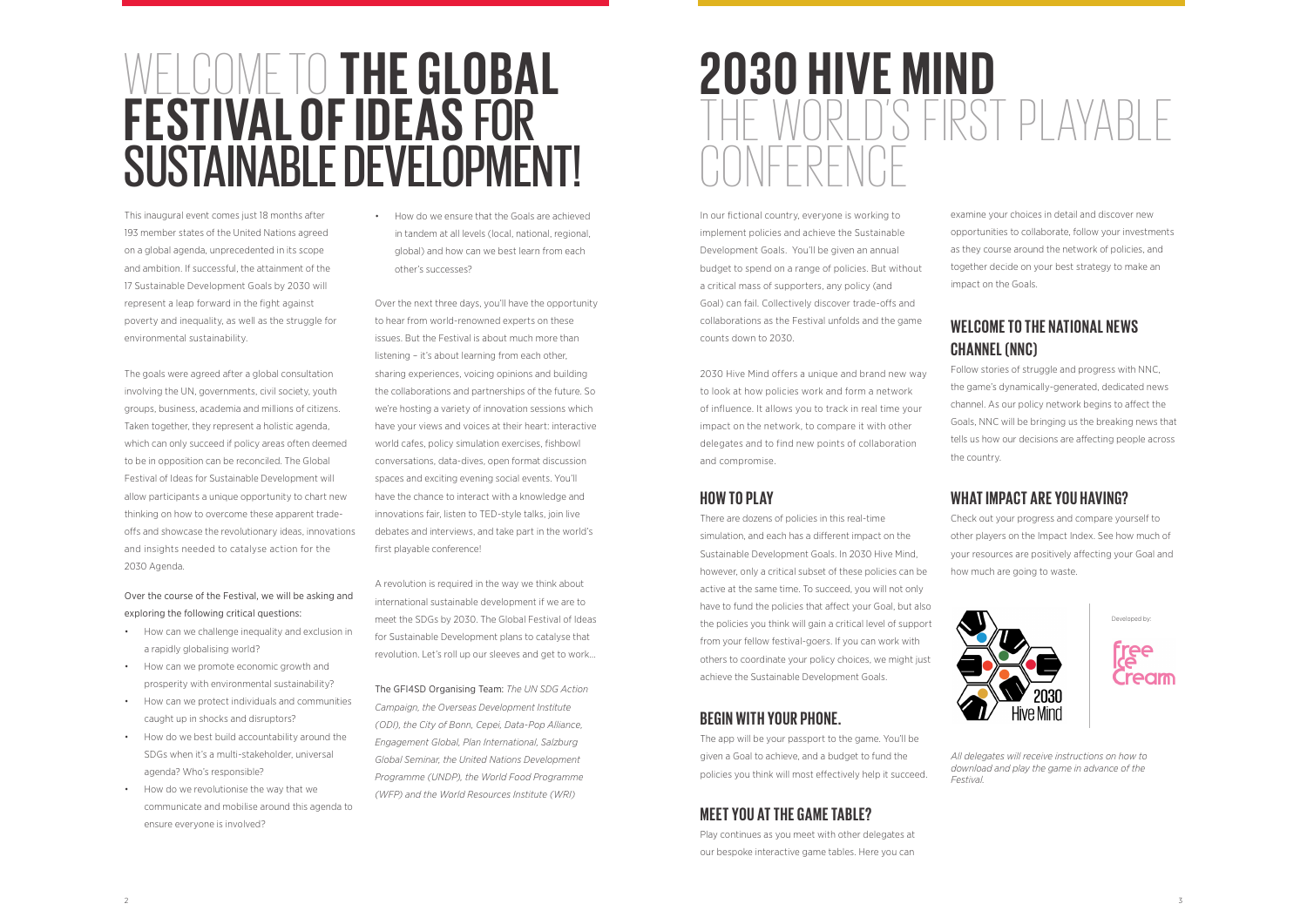

P1.5 VIP LOUNGE

PRESIDENTIAL AREA

P2.3 NURSING ROOM

P2.7 KNOWLEDGE SHARING SESSIONS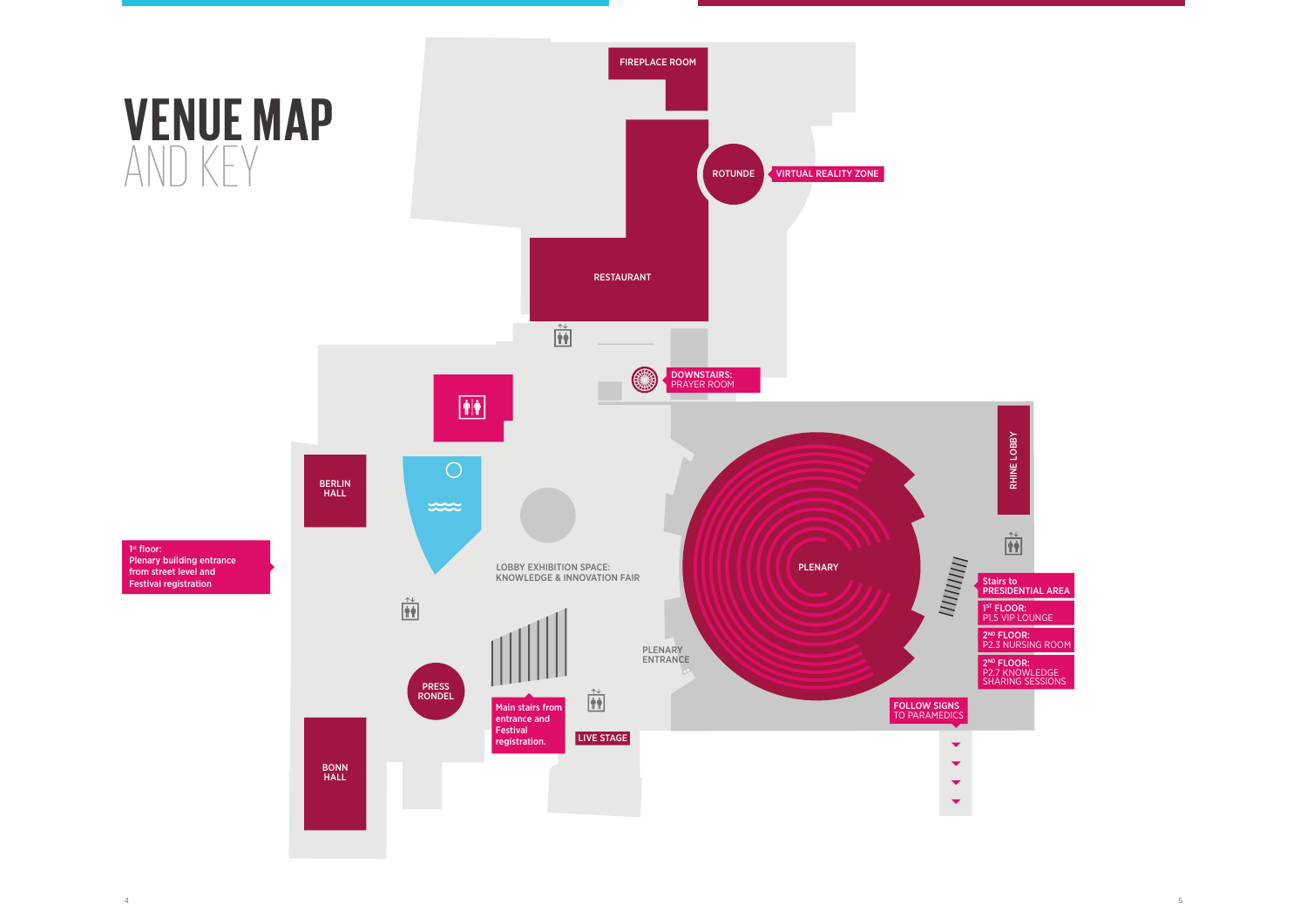# DAY 1 **AGENDA SCHEDULE**

# DAY 2 **AGENDA SCHEDULE**

#### 08:00 - 09:00 09:00 - 10:30 - - - 10:30 - 11.00  $11:00 - 12:30$  $12:30 - 13:30$ 13:30 - 15:00 15:00 - 15:30  $15:30 - 17:00$ 17:00 - 19:00 TACKLING INEQUALITIES: LINING UP THE POLITICS WITH POLICY (EXPERT PANEL) PLENARY HALL TACKLING INEQUALITIES (A POLICY SIMULATION) BERLIN HALL TACKLING INFOUALITIES: LINING UP THE POLITICS WITH POLICY (KNOWLEDGE CAFE) BONN HALL THE SDGS IN GERMANY/EUROPE:<br>SDGS IN MEDIA -WHO CARES? RHINE LOBBY GLOBALISATION: ENSURING NO ONE IS LEFT BEHIND IN AN ERA OF DISILLUSIONMENT (EXPERT PANEL) PLENARY HALL EXPLORING **GLOBALISATION** (A POLICY SIMULATION) BERLIN HALL GLOBALISATION: A COMPENDIUM OF SOLUTIONS (LIGHTNING TALKS) BONN HALL THE SDGS IN GERMANY/EUROPE: "LET EVERYBODY<br>KNOW" - INFLUENCER MARKETING AND SDGS RHINE LOBBY INTERACTIVE EXPERIENCES: UN VIRTUAL REALITY ZONE KNOWLEDGE AND INNOVATION FAIR LIVE STAGE **NETWORKING LUNCH AND GAME PLAY**  LOBBY **COFFEE BREAK AND GAME PLAY** LOBBY NETWORKING COCKTAIL RECEPTION LOBBY HIGH LEVEL MULTI-STAKEHOLDER PLENARY FEATURING THE LAUNCH OF THE UN SDG ACTION CAMPAIGN & GLOBAL CAMPAIGN CENTER PLENARY HALL **COFFEE BREAK AND GAME PLAY** LOBBY OPENING PLENARY WELCOME TO THE GLOBAL FESTIVAL OF IDEAS FOR SUSTAINABLE DEVELOPMENT PLENARY HALL **REGISTRATION** LOBBY 09:00 - 10:30

| $09:00 - 10:30$ | <b>OPENING PLENARY</b><br><b>PLENARY HALL</b>                                                                                                                                                                                                                                  |                                                                                                                    |                                                                                                                                                                                |
|-----------------|--------------------------------------------------------------------------------------------------------------------------------------------------------------------------------------------------------------------------------------------------------------------------------|--------------------------------------------------------------------------------------------------------------------|--------------------------------------------------------------------------------------------------------------------------------------------------------------------------------|
| $10:30 - 11.00$ | <b>COFFEE BREAK AND GAME PL.</b><br><b>LOBBY</b>                                                                                                                                                                                                                               |                                                                                                                    |                                                                                                                                                                                |
| $11:00 - 12:30$ | <b>RESOURCE</b><br><b>EFFICIENCY:</b><br><b>FEEDING AN</b><br><b>INCREASING WORLD</b><br><b>POPULATION WITH</b><br><b>LESS RESOURCES IN</b><br>A TIME OF CLIMATE<br><b>CHANGE</b><br><b>(EXPERT PANEL AND</b><br><b>CASE-STUDY</b><br><b>SNAPSHOTS)</b><br><b>PLENARY HALL</b> | <b>RESOURCE</b><br><b>EFFICIENCY</b><br><b>(A POLICY</b><br>SIMULATION)<br><b>BERLIN HALL</b>                      | <b>RESOU</b><br><b>EFFICIE</b><br><b>REMOVING E</b><br><b>TO DEVELOF</b><br>A CIRCL<br><b>ECONO</b><br>(WORLD<br><b>BONNH</b>                                                  |
| $12:30 - 14:00$ | NETWORKING LUNCH AND GAME<br><b>LOBBY</b>                                                                                                                                                                                                                                      |                                                                                                                    |                                                                                                                                                                                |
| $14:00 - 15:30$ | <b>UNLOCKING GREEN</b><br><b>ECONOMY</b><br><b>OPPORTUNITIES:</b><br><b>INNOVATIONS AND</b><br><b>POLICY SHIFTS</b><br><b>BEING ADOPTED BY</b><br><b>LEADING COUNTRIES</b><br>(EXPERT PANEL)<br><b>PLENARY HALL</b>                                                            | <b>UNLOCKING GREEN</b><br><b>ECONOMY</b><br><b>OPPORTUNITIES</b><br>(A POLICY<br>SIMULATION)<br><b>BERLIN HALL</b> | <b>UNLOCKIN</b><br><b>ECONO</b><br><b>OPPORTU</b><br><b>PRIORITI</b><br><b>SHIFTING T</b><br><b>A NEW CLIN</b><br><b>GREEN EC</b><br>(FISHB<br><b>CONVERS</b><br><b>BONN H</b> |
| $15:30 - 16:00$ | <b>COFFEE BREAK AND GAME PL.</b><br><b>LOBBY</b>                                                                                                                                                                                                                               |                                                                                                                    |                                                                                                                                                                                |
| $16:00 - 17:00$ | <b>KNOWLEDGE SHARING SESSIONS</b><br>(SIX PARALLEL SESSIONS)                                                                                                                                                                                                                   |                                                                                                                    | <b>BONN H</b><br><b>BERLIN</b><br><b>PRESIDENTI</b>                                                                                                                            |
| $17:00 - 18:00$ | <b>CLOSING PLENARY</b><br><b>PLENARY HALL</b>                                                                                                                                                                                                                                  |                                                                                                                    |                                                                                                                                                                                |
| $18:00 - 22:00$ | <b>SOCIAL EVENING AND DINNER</b><br>HOP ON BOARD A BOAT ON THE RHINE R                                                                                                                                                                                                         |                                                                                                                    |                                                                                                                                                                                |





E RIVER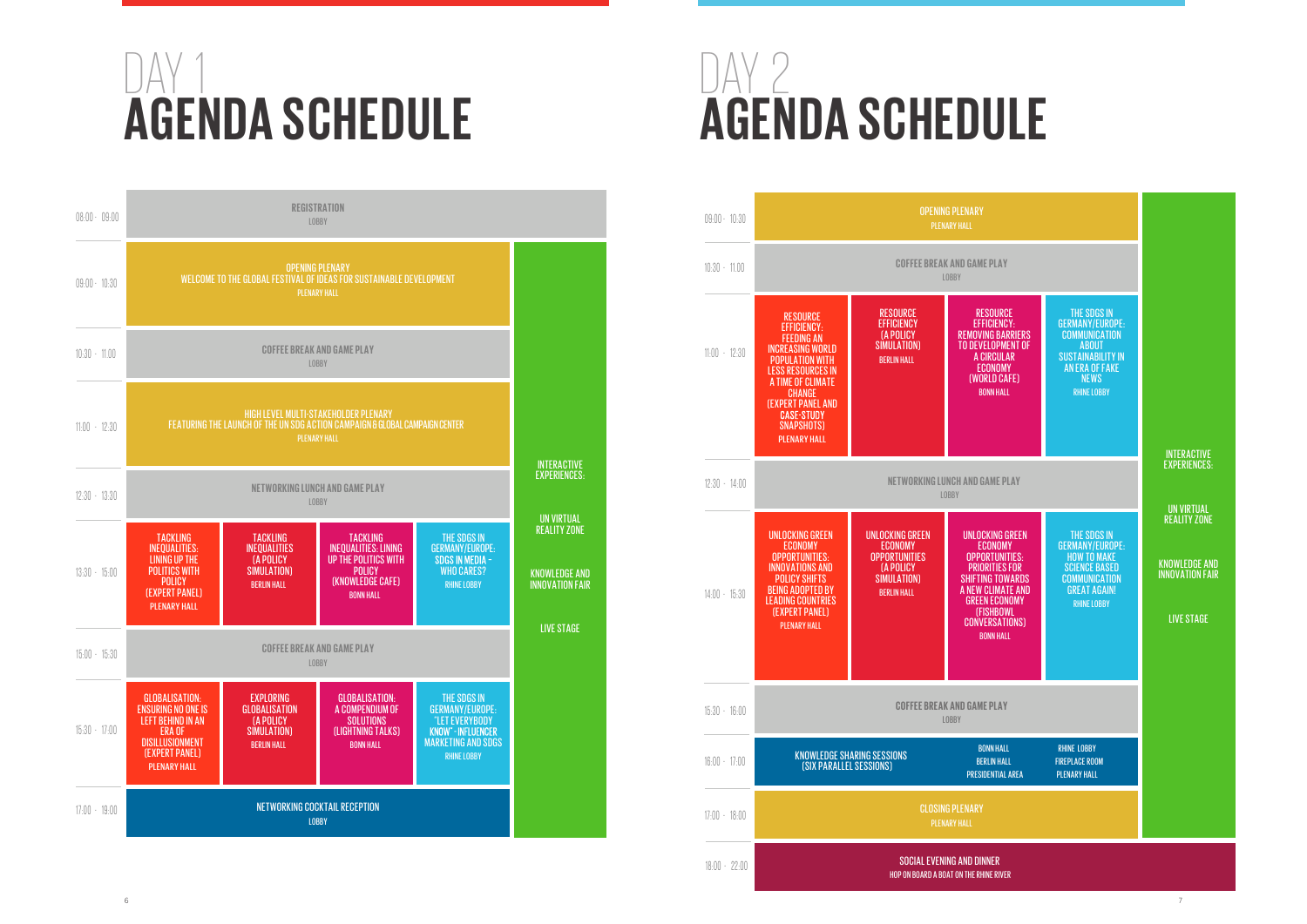**9.00 OPENING PLENARY:**  WELCOME TO THE GLOBAL FESTIVAL OF IDEAS **PLENARY HALL**

## **WELCOME AND HOUSE ANNOUNCEMENTS**

Festival MC: Nadira Hira, Public Speaker

Introductory remarks from organising partners Outline of aims, objectives and thinking behind the Global Festival of Ideas for Sustainable Development

#### Speakers:

Mitchell Toomey, Global Director, UN SDG Action Campaign

Ishbel Matheson, Director of Public Affairs and Communications, ODI

Welcome address from city host Ashok Sridharan, Lord Mayor, City of Bonn

Opening keynote address Dr. Alaa Murabit, SDG Global Advocate and UN High-Level Commissioner

Introduction to '2030 Hive Mind' Ishbel Matheson, Director of Public Affairs and Communications, ODI

# DAY 3 **AGENDA SCHEDULE**

## **11.00 HIGH LEVEL MULTI-STAKEHOLDER**  FEATURING THE LAUNCH OF THE UN SDG ACTION CAMPAIGN & GLOBAL CAMPAIGN CENTER

# **PLENARY: PLENARY HALL**

Moderator:

Nadira Hira, Public Speaker

#### Panelists:

Ingrid-Gabriela Hoven, Director General Global Issues, Sector Policies and Programmes, German Federal Ministry for Economic Cooperation and Development

(BMZ)

Sarah Poole, Deputy Assistant Administrator and Deputy Director, Bureau for Policy and Programme

Support, UNDP

Mitchell Toomey, Global Director, UN SDG Action Campaign

Anne-Birgitte Albrectsen, CEO, Plan International

Paul Okumu, Head of Secretariat, Africa Platform

DAY 1 AGENDA — **PLENARY SESSIONS**

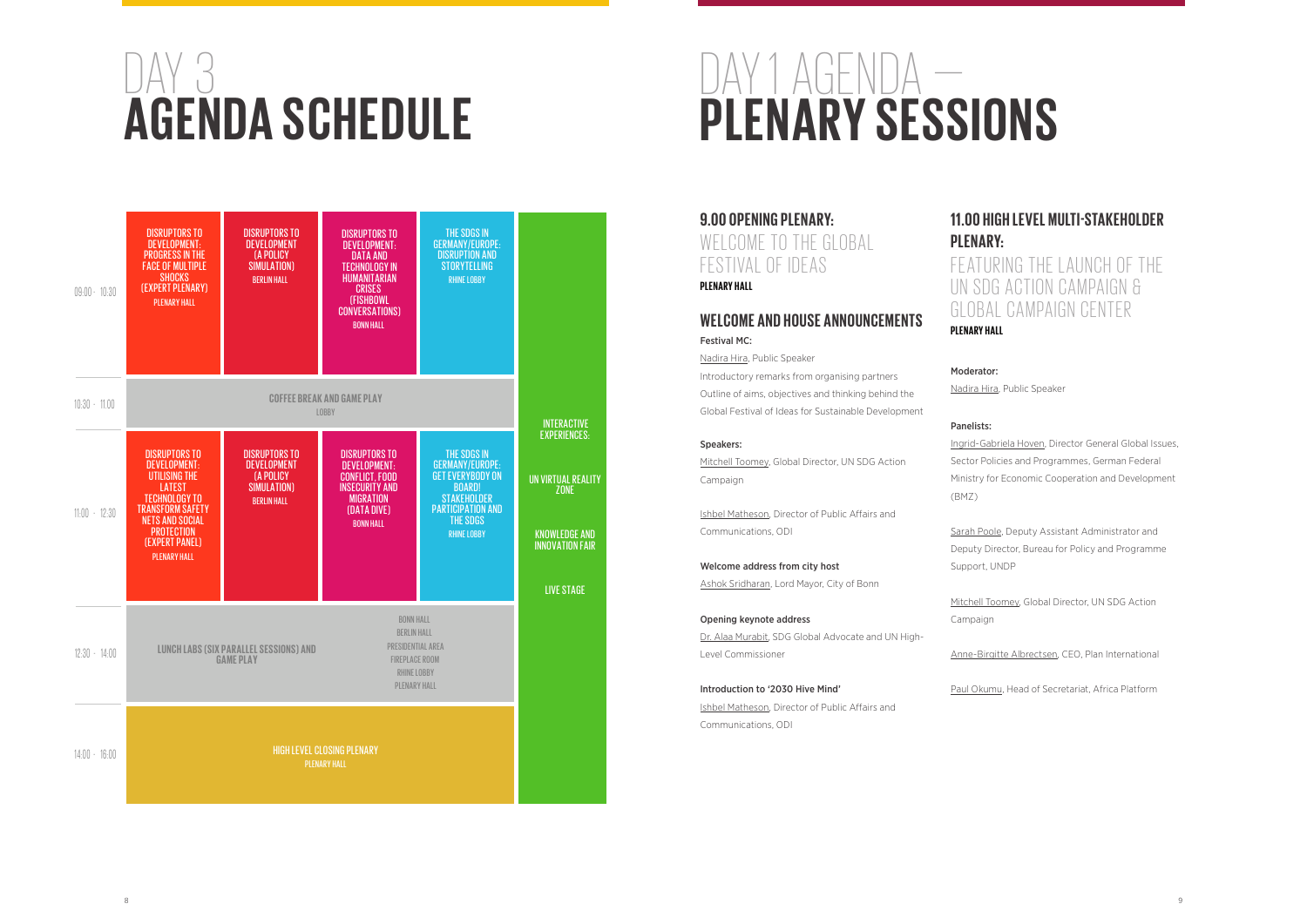• The applicability of examples shared with their own national and sub-national contexts Following the small breakout discussions, all participants will share key take-away messages through an engaging activity with fellow attendees. This session will focus on addressing the importance of building political will, but also on how to approach the reduction of inequalities to achieve the SDG agenda when national political will is not readily available.

#### Moderator:

Philipp Schönrock, Director, Cepei

### Discussion leads:

Joern Geisselmann, Policy Advisor, GIZ

Joanna Rea, Head of Public Affairs, ODI

Gonzalo Fanjul, Policy Director, ISGlobal & Co-founder, Fundacion porCausa

Adam Vink, Global Advocacy Manager, Plan International

Rosamund Ebdon, Head of Policy, Plan International

Josep Roig, Secretary General, United Cities and Local Governments (UCLG)

Chrysoula Exarchou, President, QualityNet Foundation

## **13.30 TACKLING INEQUALITIES:**  'THE TRADE-OFF' — A POLICY SIMULATION

#### **BERLIN HALL**

**Justine Uvuza, Senior Gender and Land Tenure** Specialist, Landesa Center for Women's Land Rights At stake is a multi-year UN fund for the implementation of the SDGs. Our fictional country has a good chance of getting a substantial grant from this fund and to make considerable progress towards achieving the SDGs. The government has asked various stakeholder groups, who all have a certain amount of influence on decision making and power in the country to come up with balanced plans to make progress. The best plans will be presented to the UN Secretary-General, but will the plans meet the requirement to leave no one behind? The UN Secretary-General will make the final verdict. The simulation has a clear link with the playable game and will help participants to think through choices they will need to make in playing the game.



## Moderator:

Paul Jansen, Independent Consultant

10

## **13.30 TACKLING INEQUALITIES:**  LINING UP THE POLITICS WITH POLICY **PLENARY HALL**

During this session, as part of an interactive conversation with input from the audience, a panel of leading thinkers on the topic will discuss and explore tried-andtested methods of reducing inequality, despite vested opposition. Key topics to be explored include:

- Where and how have countries reduced inequality, despite vested opposition?
- How have countries managed to tackle special interests?
- What lessons are there for addressing political barriers to greater equality?

#### Moderator:

Elizabeth Stuart, Head of Growth, Poverty and Inequality, ODI

#### Panelists:

Jose Cuesta, Chief of Social and Economic Policy, UNICEF

Gibril Faal, Interim Director of ADEPT & Director of GK Partners

Ricardo Fuentes Nieva, Executive Director, Oxfam Mexico

## **13.30 TACKLING INEQUALITIES:**  LINING UP THE POLITICS WITH POLICY **BONN HALL**

Inequality reduction will mean reducing gaps between people who have more and those who have less. It also cannot be separated from the 'leave no one behind' agenda – pursuing greater equity will require ensuring that populations which share some characteristic – such as race or ethnicity, or living in a rural area – are sharing fully in progress. The SDGs may have a particular role to play: the international scrutiny and pressure that they bring will make it harder for governments to neglect the needs of significant percentages of their populations. But greater consideration of how to align international goals and national realities in contexts where governments fail to address the needs of disadvantaged groups, or even actively maintain the status quo, is needed.

During this interactive session, participants will share their insights and experiences about key cases in which different types of inequalities have been successfully reduced in the face of political opposition. Throughout the session, participants will each join three 20 minute discussions in small groups to pull out key learnings from the examples shared and to propose ways of moving forward, paying particular focus to:

- Cases in which inequalities have been reduced in spite of the national authority
- The role of development partners
- Whether and how sub-national approaches should be pursued

DAY 1 AGENDA —

**POVERTY AND** 

**INEQUALITY /** BLOCK 1

## **HOW CAN WE CHALLENGE INEQUALITY AND EXCLUSION IN A RAPIDLY GLOBALISING WORLD?**

*Brought to you by*





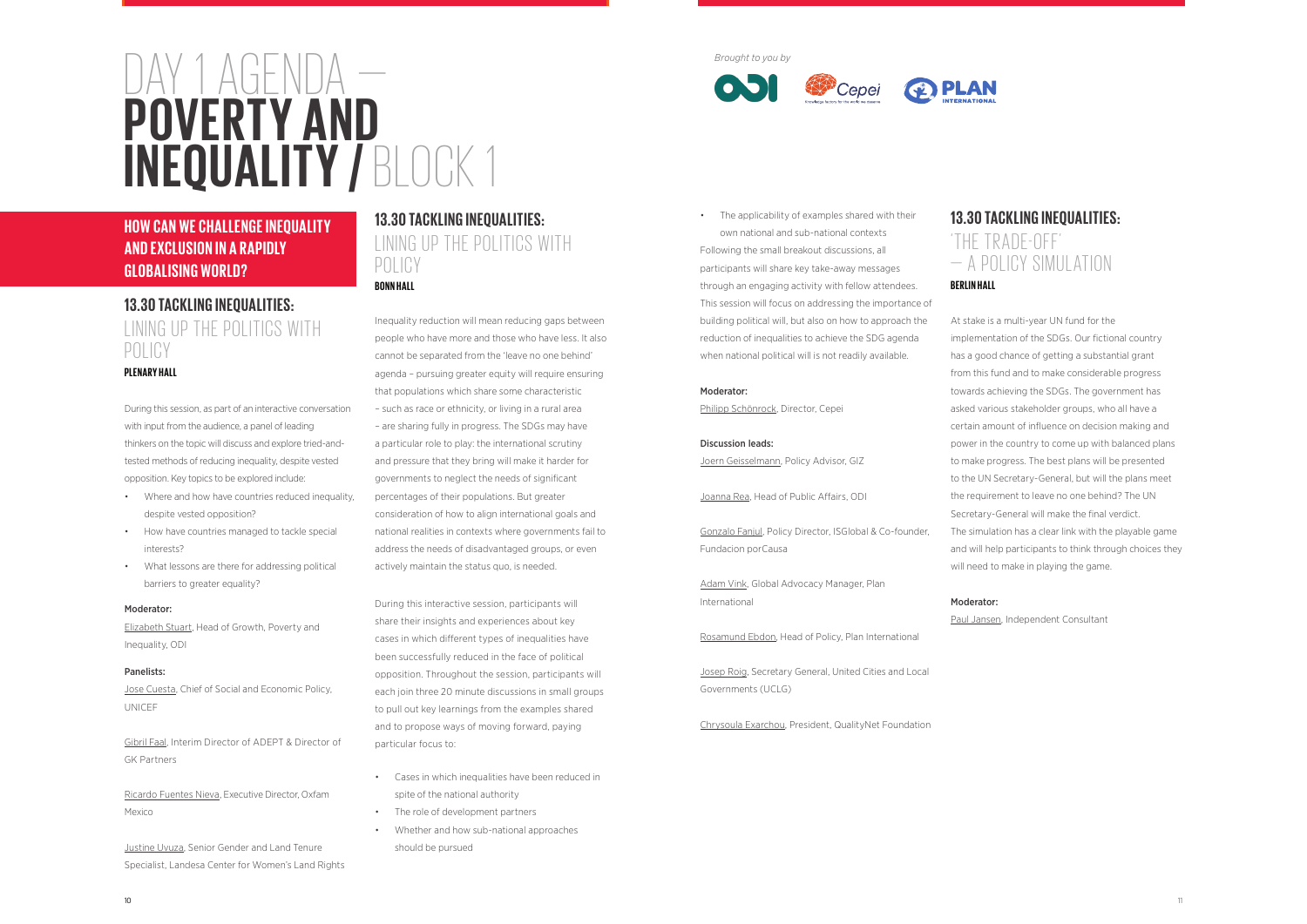## DAY 1 AGENDA — **POVERTY AND INEQUALITY /** BLOCK 2

## **15.30 GLOBALISATION:**  ENSURING NO ONE IS LEFT BEHIND IN AN ERA OF DISILLUSIONMENT **PLENARY HALL**

This high-level session will highlight the gap between perceptions and the reality of globalisation, and will bring forward ideas to ensure no one is left behind in an era of growing disillusionment.

#### Moderator:

Soumya Chattopadhyay, Senior Research Fellow, Growth, Poverty and Inequality Programme, ODI

#### Panelists:

Chernor Bah, Youth Advocate, Global Partnership for Education

Namhla Mniki-Mangaliso, Director, Africa Monitor

Alexandra Mousavizadeh, Managing Director, Prosperity Index, Legatum Institute

### **15.30 ADDRESSING GLOBALISATION:**  A COMPENDIUM

OF SOLUTIONS

#### **BONN HALL**

During this 'open mic' session, participants will be privy to a series of fast-paced talks, where SDG stakeholders from across the spectrum share their ideas and insights into solutions that can be adopted to achieve progress in tandem with globalisation. Participants will also have the opportunity to respond to ideas shared and take the mic themselves if they wish to join the line-up.

#### Moderator:

Anna Leach, Deputy Editor, Global Development Professionals Network, Guardian News and Media

#### Speakers:

Thomas Pallithanam, National Convenor, Wada Na Todo Abhiyan

Mario Negre, Senior Researcher, German Development Institute

Luisa Emilia Reyes, Coordinator, Area of Gender Policies and Budgets, Equidad de Género, Mexico

Casper Sitemba, Executive Office of the Deputy President, Kenya

Roby Fadillah, Deputy Director for Institutional, Marine Development and Maritime Affairs, Ministry of National Development Planning, Indonesia

Gonzalo Fanjul, Policy Director, ISGlobal & Co-founder, Fundacion porCausa

Søren Lundby, CEO, GlobalCitizen.net

Christian Kroll, Scientific Co-Director, www.sdgindex. org and Bertelsmann Stiftung Foundation

Jennifer Uchendu, SustyVibes, Nigeria

Jacinthe Ibrahim, Program Area Manager, Plan International, Egypt

Stefania Fabrizia, Deputy Unit Chief, IMF's Strategy, Policy and Review Department

Guillermo Correo, Executive Director, Red Argentina para la Cooperación Internacional

## **15.30 EXPLORING GLOBALISATION:** 'WINDS OF CHANGE' — A POLICY SIMULATION **BERLIN HALL**

This simulation will demonstrate and allow participants to experience the complexities around globalisation and the uncertainty caused by global developments coming without warning, drawing out the need for an immediate response, positive or negative. The simulation will highlight the importance of anticipating global shifts and trends and the need to develop policies to counter or embrace them, taking into account the impact on the most vulnerable populations.

#### Moderator:

Paul Jansen, Independent Consultant

## **17.00 NETWORKING COCKTAIL RECEPTION**

**LOBBY**

Join us for a networking cocktail reception to end the first day's activities. Get to know your fellow Festivalgoers, connect and collaborate with fellow players at the 2030 Hive Mind game tables and explore a variety of innovations and interactive experiences at the Knowledge and Innovations Fair.

**19.00 END**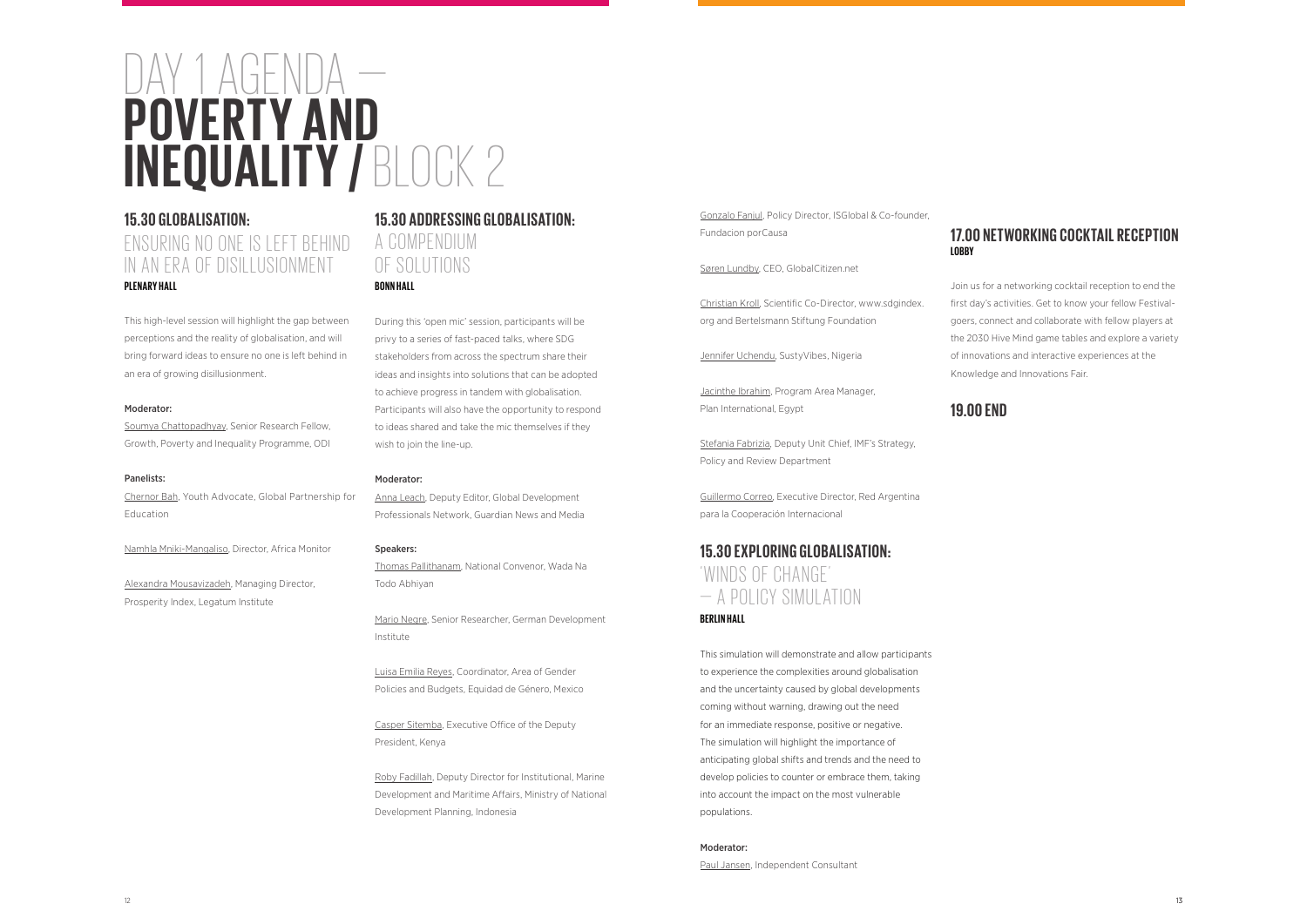## DAY 2 AGENDA — **OPENING PLENARY**

#### **9.00 OPENING PLENARY PLENARY HALL**

## HOW CAN WE PROMOTE ECONOMIC GROWTH AND PROSPERITY WITH ENVIRONMENTAL SUSTAINABILITY?

Moderator:

Nadira Hira, Public Speaker

## COMMUNICATING THE SDGS: A UNIVERSAL AGENDA

#### In conversation:

Kumi Naidoo, Launch Director, Africans Rising for Justice, Peace and Dignity

Paula Caballero, Global Director, Climate Program, World Resource Institute

Moderator: Nadira Hira, Public Speaker

## DAY 1 AGENDA — **HOW CAN WE COMMUNICATE THE SDGS** IN GERMANY AND ROSS EUR

#### Speakers:

## **13.30 THE SDGS IN GERMANY/EUROPE:** SDGS IN THE MEDIA - WHO CARES?

Cristina Gallach, Under-Secretary General for Communications and Public Information, UN

Karol Alejandra Arámbula Carrillo, International Affairs Consultant and MY World Partner in Mexico

Jakob Trollbäck, Founder, Trollbäck+Company and The New Division by Trollbäck+Company

Dr. Tauni Lanier, Executive Director, Impact 2030

Ishbel Matheson, Director of Public Affairs and Communications, ODI



## 2030 HIVE MIND - RE-CAP AND PLAY UPDATE

#### **RHINE LOBBY LANGUAGE: GERMAN**

Egal ob online oder offline – der durchschnittliche Bürger erfährt wenig über die SDGs und was sie für die Politik im eigenen Land und auch den eigenen Lebensstil bedeuten. Warum interessieren sich bislang so wenige für das Thema? Wie lassen sich die Ziele vermitteln und wo sind die spannenden Geschichten zu finden, die sich rund um die SDGs erzählen ließen? Was können Politik und Medien beitragen?

#### Referenten:

Ingrid-Gabriela Hoven, Abteilungsleiterin Globale Zukunftsaufgaben-Sektoren, Bundesministerium für wirtschaftliche Zusammenarbeit und Entwicklung

Patrick Reichenmiller, Deputy Head of Communication Management Unit, Swiss Agency for Development and Co-operation

Felix Zimmermann, Koordinator, OECD Development Communication Network

Jule Reimer, Redakteurin, Deutschlandradio

Jens Müller, Unternehmensplanung, ZDF

## **15.30 THE SDGS IN GERMANY/EUROPE:**  'LET EVERYBODY KNOW - INFLUENCER MARKETING AND SDGS

**RHINE LOBBY LANGUAGE: GERMAN**

Als 'the people's agenda' sollen alle Menschen mit den SDGs erreicht werden. "Die globalen Nachhaltigkeitsziele gelingen nicht als Projekt verschworener Eliten", sagt auch der Generalsekretär des Rats für Nachhaltige Entwicklung, Günther Bachmann. Welche Potentiale hat Influencer Marketing (bei Instagram, YouTube etc.) um diesem Anspruch gerecht zu werden? Was sind die besonderen Herausforderungen für Kommunikatoren, wenn mit Fotos und Videos nicht eine Marke, sondern eine komplexe politische Botschaft transportiert werden soll?

#### Referenten:

Kartika Anggraeni, Sustainable Consumption and Production (SCP) Expert, SWITCH-Asia Network Facility

Sascha Müller, Gründer, bridge-it! e. V.

Matthias Straub, Chefredakteur, FischerAppelt AG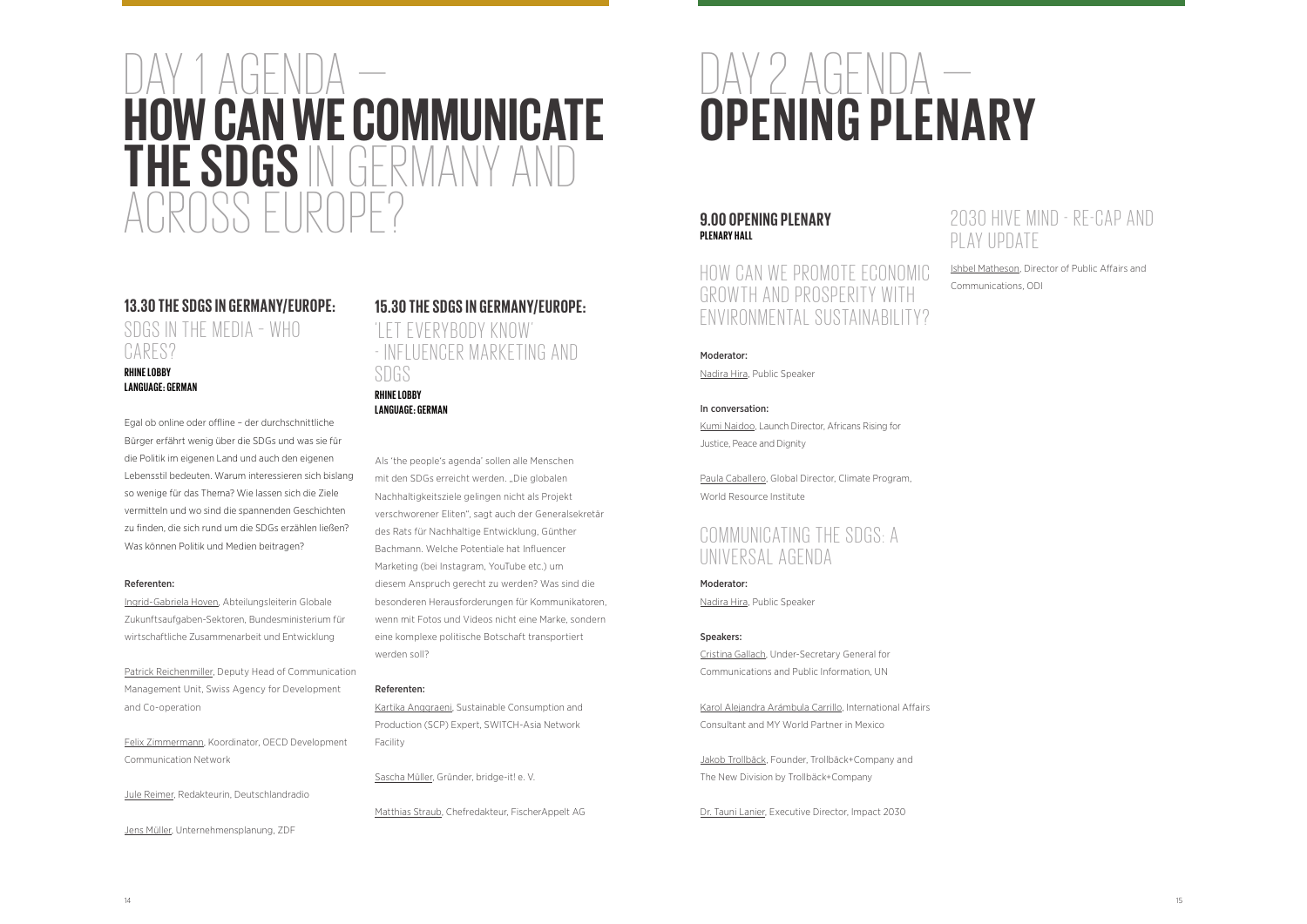#### 16 17

# DAY 2 AGENDA — **SUSTAINABILITY /** BLOCK 1

## **11.00 RESOURCE EFFICIENCY:**  HOW TO FEED AN INCREASING WORLD POPULATION WITH LESS RESOURCES IN A TIME OF CLIMATE CHANGE

#### **PLENARY HALL**

Arif Husain, Chief Economist, World Food Programme (WFP)

This session will be opened with a conversation between Arif Husain and Marta Benavides on the pressing challenge of building sustainable food systems. A series of case study snapshots will then showcase promising innovations and initiatives for shifting towards sustainable and resource-intensive agriculture and food systems.

- Permaculture: Rose Bell, Director, Kusamala. Malawi
- Agroecology: Catherine Geslain-Lanéelle, Director General of Economic and Environmental Performance, Ministry of Agriculture, France
- Sustainable diet: Daniel Vennard, Director, Better Buying Lab, World Resources Institute
- Food waste reduction: Sabine Werth, Founder, Berliner Tafel

#### Moderator:

#### Keynote speaker:

Marta Benavides, Board Member, Earth Rights Institute

#### Case study snapshots:

#### First respondent:

Ivonne Lobos Alva, Project Coordinator, Renewable Resources and SDGs Forum, Institute for Advanced Sustainability Studies (IASS)

## **11.00 RESOURCE EFFICIENCY:**  HOW TO REMOVE BARRIERS TO THE DEVELOPMENT OF A CIRCULAR ECONOMY **BONN HALL**

This interactive session will be introduced by 5 minute interventions from the discussion leads that will pitch the main achievement of their projects to foster a circular economy and outline the top challenges they have to tackle to make further progress. Participants

will then join small group discussions with different initiative holders to further exchange thoughts and ideas to overcome the barriers presented.

#### Moderator:

Mathilde Bouyé, Associate, SDG Delivery Team, WRI

#### Discussion leads:

Peter Maddox, Director of Government Programmes, WRAP

Jaime Lerner, President, Instituto Jaime Lerner, Former Governor Of Parana, Former Mayor Of Curitiba, Brazil

Chioma Ukonu, Co-Founder & Chief Operations Officer, RecyclePoints, Nigeria

Hugo-Maria Schally, Head of International Agreements and Trade Unit, Directorate General for Environment, European Commission

## **11.00 RESOURCE EFFICIENCY:**  A POLICY SIMULATION **BERLIN HALL**

How do we achieve the right balance between the resources the planet can offer and what we use? We will need to use the available resources more efficiently and change perspectives on the implementation of sustainable solutions. Innovations started at a local level could grow to a global scale. Local companies and businesses are a crucial player in realising this agenda, but do we understand the issues and challenges they face? What options and incentives are there for them to embark on the sustainability agenda?

During this simulation exercise, participants' assumptions and biases will be challenged by unpicking some of the practical challenges faced by local businesses to achieve resource-efficient, sustainable practices and better understand the role these stakeholders play in changing the perspectives of a sustainable agenda at a much larger scale.

#### Moderator:

Paul Jansen, Independent Consultant

## **HOW CAN WE PROMOTE ECONOMIC GROWTH AND PROSPERITY WITH ENVIRONMENTAL SUSTAINABILITY?**

#### *Brought to you by*

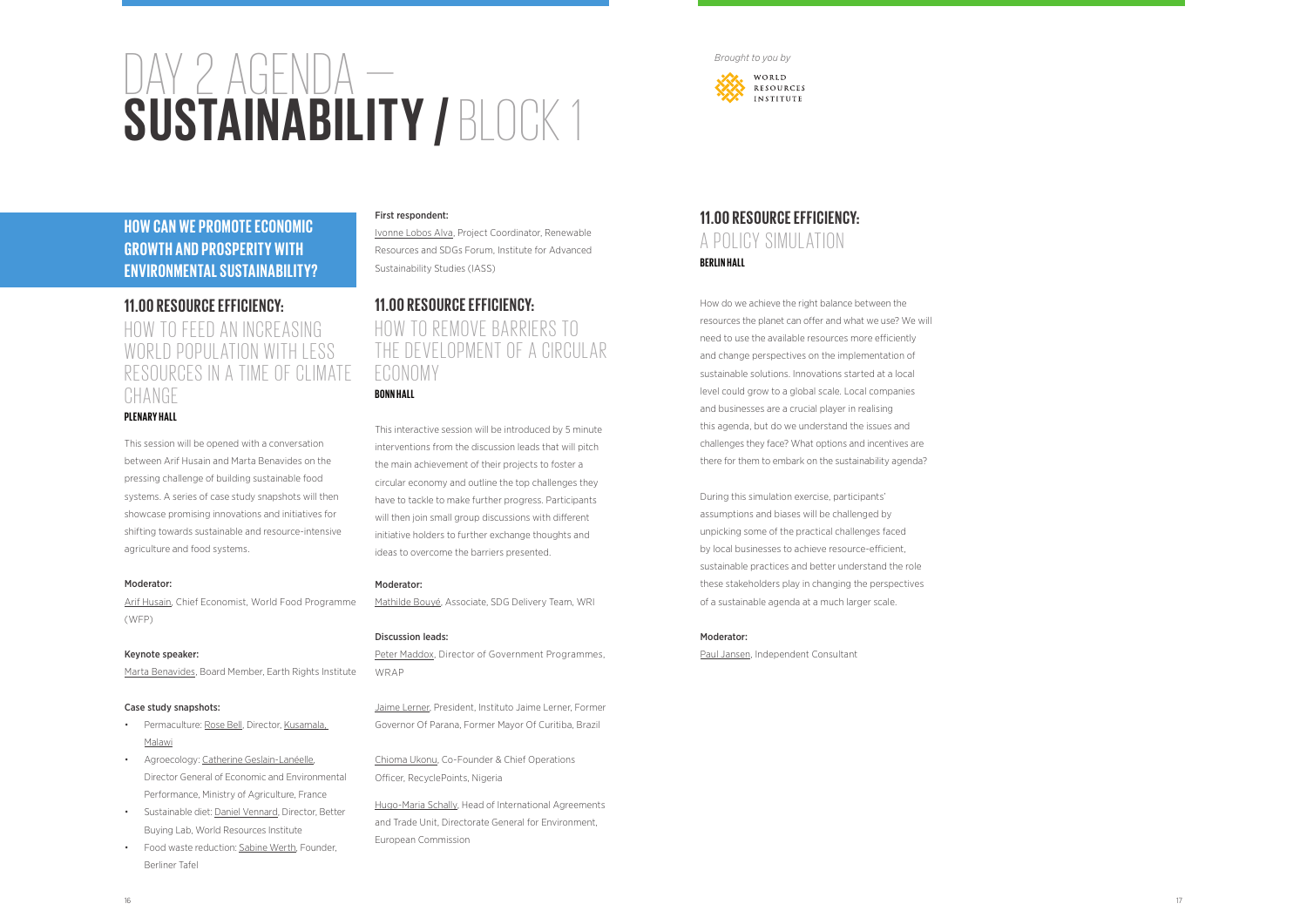# DAY 2 AGENDA — **SUSTAINABILITY /** BLOCK 2

## **14.00 UNLOCKING GREEN ECONOMY OPPORTUNITIES:**

## INNOVATIONS AND POLICY SHIFTS BEING ADOPTED BY LEADING COUNTRIES

#### **PLENARY HALL**

During this conversational discussion, key experts engaged in shifting national and local policies towards sustainable development approaches will share their insights into some of the biggest obstacles faced and innovations for mitigating these. The debate will address how to mainstream climate and sustainable development objectives across all policies and plans, and mobilise the whole government and city council around these transformative agendas.

#### Moderator:

Philipp Schönrock, Director, Cepei

## TOP PRIORITIES FOR BOOSTING NEW GREEN MARKETS **BONN HALL**

#### Keynote address:

Kumi Naidoo, Launch Director, Africans Rising for Justice, Peace and Dignity

#### Speakers:

Ayman Cherkaoui, Special Advisor for Negotiations and Climate Change to the COP 22 Presidency, Morocco

Annika Lindblom, Secretary-General, National Commission on Sustainable Development, Finland

Uchita de Zoysa, Sustainable Development Advisor, Ministry of Sustainable Development and Wildlife, Sri Lanka

Andrea Hurtado Epstein, Advisor to Presidency Office, Mexico

Yann Françoise, Head of Climate Protection and Energy Strategies Department, Paris City Hall, France

## **14.00 UNLOCKING GREEN ECONOMY OPPORTUNITIES:**

This innovative format will see participants sitting in concentric circles with a selection of panelists seated in the 'inner circle' interspersed with empty chairs. The panelists will begin the discussion, exploring key priorities to boost green markets, while making sure they are also socially responsible and products remain affordable for all. Throughout the conversation, participants will have the option to ask questions and join the debate by sharing their ideas over a digital Q&A platform, which will then be picked up by the session moderator to feed into the conversation.

Participants sharing interesting ideas, insights and innovations will be asked to join the inner circle to take their place on the panel!

#### Moderator:

Mathilde Bouyé, Associate, SDG Delivery Team, WRI

#### Panelists:

Kartika Anggraeni, Sustainable Consumption and Production (SCP) Expert, SWITCH-Asia Network Facility

Luis Neves, Group Sustainability and Climate Protection Officer at Deutsche Telekom

Jennifer Uchendu, Founder, SustyVibes, Nigeria

Alex Thier, Executive Director, ODI

Corentin Sivy, Head of Development, Baywa r.e.

Kathleen Zoonnekindt, Head of Sociological Studies, DREEAM Project and Research Consultant, Savills

## **14.00 A NEW NATIONAL ENERGY STRATEGY:**

## A POLICY SIMULATION **BERLIN HALL**

In order to achieve the SDGs, supply and demand of energy along with the adoption of clean energy technology will be critical. This policy simulation will provide participants with the opportunity to develop a new national energy strategy for their fictional country. The objective may seem straightforward – we need more energy and we need cleaner energy, but when approached through the perspectives of a variety of stakeholders with different aims, objectives and interests, is there ever a simple solution?

During this simulation exercise, participants' assumptions and biases will be challenged by unpicking some of the toughest challenges in achieving consensus across a range of stakeholders in order to develop a new national energy strategy that could accelerate progress towards the goals.

#### Moderator:

Paul Jansen, Independent Consultant

#### 18<br>18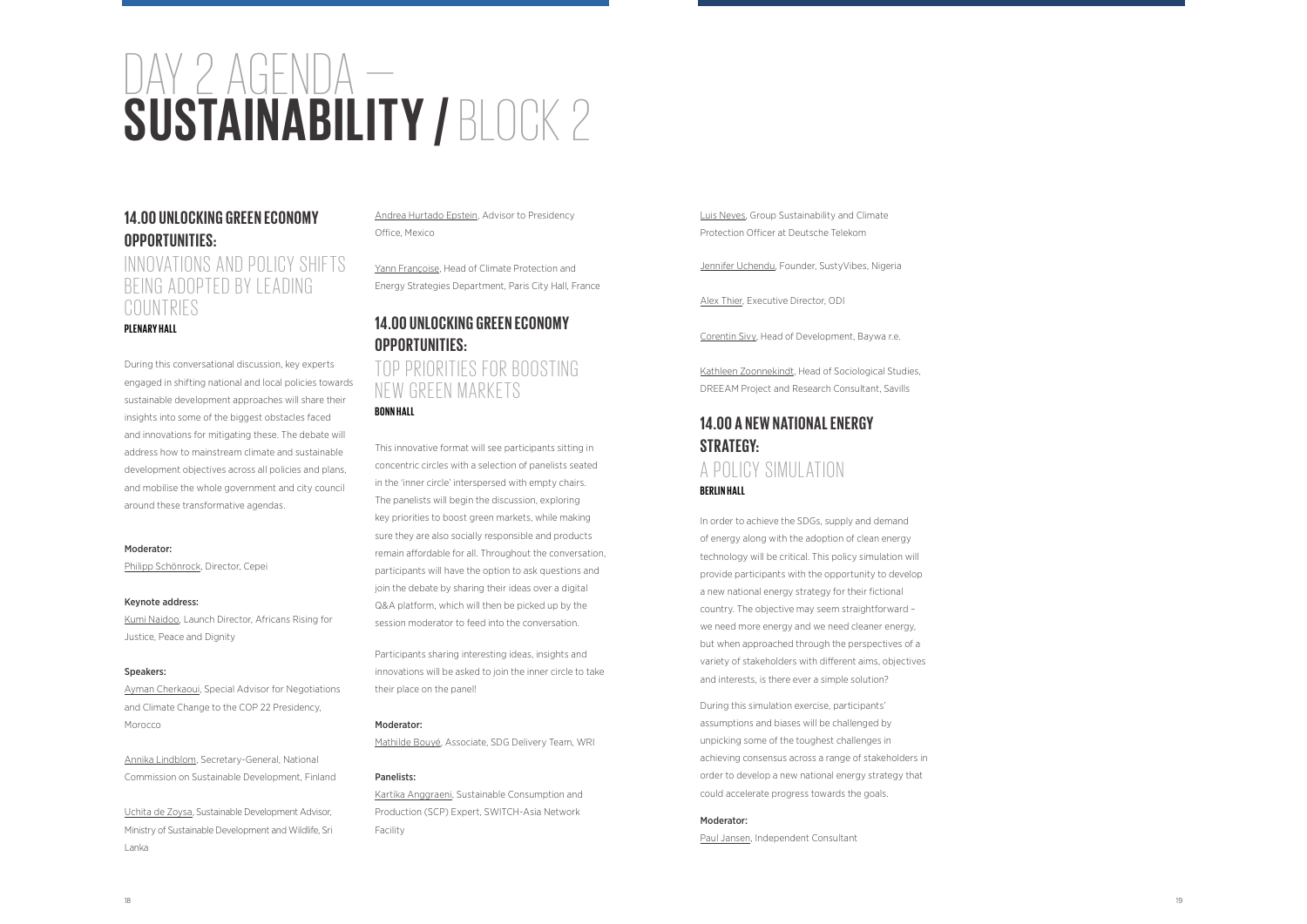## DAY 2 AGENDA —**HOW CAN**  WE COMMUNICATE THE **SDGS IN GERMAN** ACROSS EUROPE?

## **11.00 THE SDGS IN GERMANY/EUROPE:** COMMUNICATION ABOUT SUSTAINABILITY IN AN ERA OF FAKE NEWS

#### **RHINE LOBBY LANGUAGE: GERMAN**

Nachhaltigkeits-Kommunikation in Zeiten von Fake News und der Anzweifelung des wissenschaftlichen Konsenses (Ursachen des Klimawandel). Wie kann vertrauen für faktenbasierte, wissenschaftlich fundierte Kommunikation zurückgewonnen werden? Welche Strategien gibt es gegen Fake News?

#### Referenten:

Stephan Kosch, Redakteur, Zeitzeichen gGmbH

Wilfried Runde, Redakteur, Deutsche Welle

# DAY 2 AGENDA — **CLOSING PLENARY AND EVENING EVENT**

## **14.00 THE SDGS IN GERMANY/EUROPE:** HOW TO MAKE SCIENCE-BASED COMMUNICATION GREAT AGAIN **RHINE LOBBY LANGUAGE: GERMAN**

Wer gegen "alternative Fakten" vorgehen möchte muss tiefer ansetzen. Nur ausreichende Medienkompetenz setzt Menschen in die Lage Sinn von Unsinn zu unterscheiden. Was können Journalisten und Kommunikatoren dazu beitragen? Referenten:

Ivonne Lobos Alva, Projektkoordinatorin, Institute for Advanced Sustainability Studies (IASS) Potsdam

Jost Köllner, Geschäftsführer, Zum Goldenen Hirschen

GmbH

Christian Henne, Geschäftsführer, Munich Digital

Institute

### **17.00 CLOSING PLENARY PLENARY HALL**

## HARNESSING THE DATA REVOLUTION TO REACH THE MISSING MILLIONS

In order to make good on their promise to 'leave no one behind', world leaders need to know who the furthest behind are, where they live, and the challenges they face. Data on left-behind groups is weak, patchy or non-existent. The purpose of this panel is to unpack the data challenge underpinning the goal of leaving no one behind, and to highlight the intersecting political and technical barriers to understanding the needs of the furthest behind in society.

#### Moderator:

Claire Melamed, Executive Director, Global Partnership for Sustainable Development Data

#### Panelists:

Soumya Chattopadhyay, Senior Research Fellow, Growth, Poverty and Inequality Programme, ODI

Philipp Schönrock, Director, Cepei

Casper Sitemba, Executive Office of the Deputy President, Kenya

Meng Zhaoli, Chief Economist, Tencent Institute

20<br>20

## 2030 HIVE MIND - RE-CAP AND PLAY UPDATE

Ishbel Matheson, Director of Public Affairs and Communications, ODI

## **18.30 SOCIAL EVENING AND DINNER**

Join us for an evening of socialising and networking upon the MS RheinFantasie on the river Rhine! We will begin boarding the boat when the closing plenary ends with a view to depart at 19.00.

Get to know your fellow Festival-goers, share some of the interesting ideas and stories you've encountered so far, share policies and some of the thinking behind your decision-making through '2030 Hive Mind' and build those important relationships to help you revolutionise action around the SDGs.

Drinks and dinner will be served on board and the boat will return at 22.00.

*The track: 'How can we communicate the SDGs in Germany and across Europe?' is brought to you by*



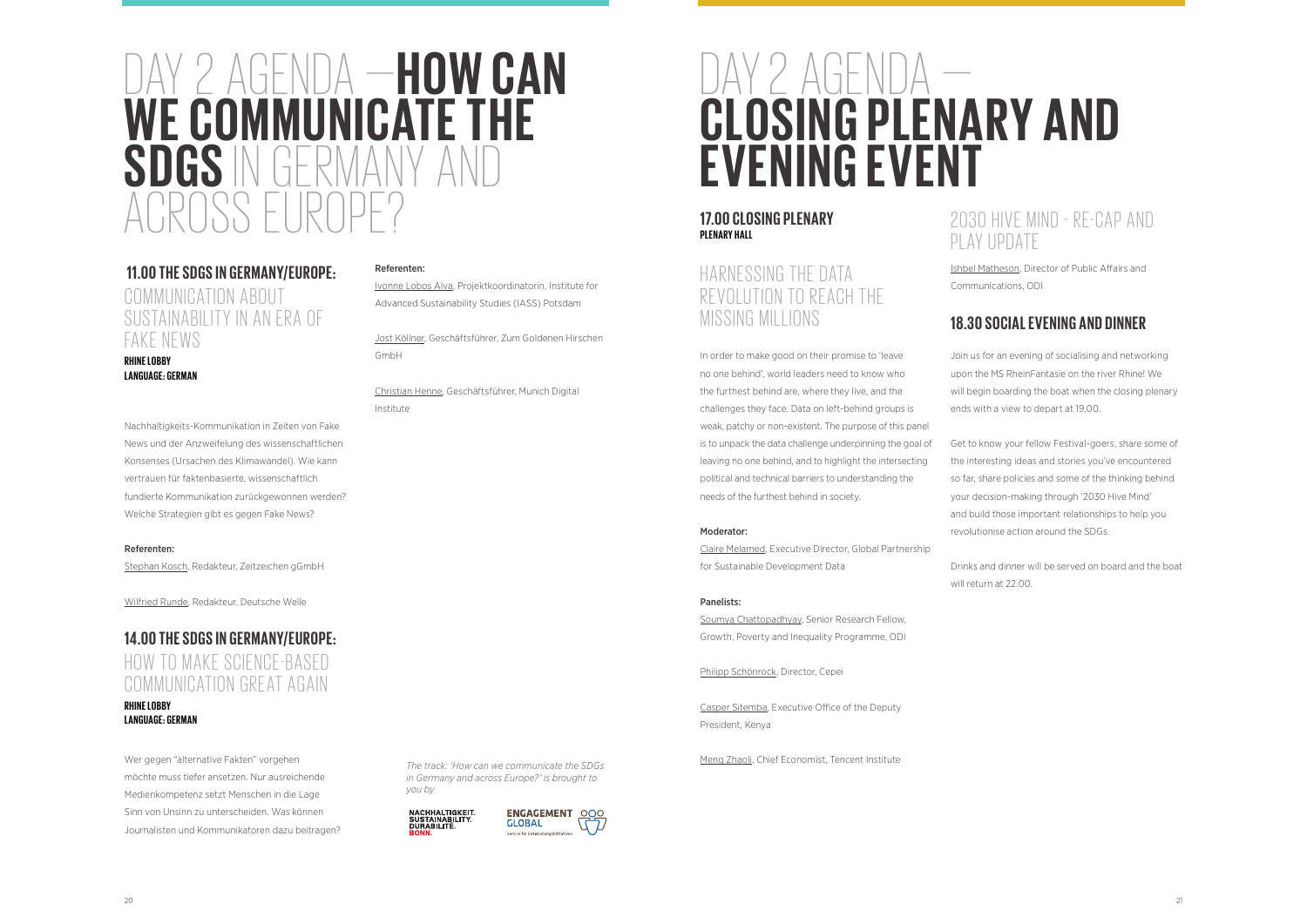#### 23

## **9.00 DISRUPTORS TO DEVELOPMENT:**  A POLICY SIMULATION **BERLIN HALL**

**World Food** 

The national government of 'Alterra' has proposed new legislation on the use of the latest technology and data to strengthen social protection and resilience of the population. Unfortunately, the government parties and parliament are deeply divided on the pros and cons of this new legislation. A heated debate in the House of Commons is expected and it remains a question whether or not the proposed legislation will pass the House. A final vote will determine this crucial piece of legislation. Why invest so much in new technology while maybe it is better to save the funds for other pressing issues or pay off our national debt? And what kind of data will be captured, stored and who has access to them? The crucial debate is of course open for the general public, as the government would like to be transparent and accountable.

#### Moderator:

Paul Jansen, Independent Consultant

## **9.00 DISRUPTORS TO DEVELOPMENT:**  USING BIG DATA TO IDENTIFY SHOCKS AND THE IMPACT FOR POLICY

# DAY 3 AGENDA — **DISRUPTORS /** BLOCK 1

## **9.00 DISRUPTORS TO DEVELOPMENT:**  PROGRESS IN THE FACE OF MULTIPLE SHOCKS

#### **PLENARY HALL**

This expert-led panel discussion will examine how countries can achieve progress and build resilience in the face of sudden- and slow-onset shocks including conflict, displacement, climate change and natural disaster, as well as macroeconomic crisis. It will examine what is new in the type and nature of shocks being experienced at present, the role of new data, what instruments countries have at their disposal to moderate the impacts, and how policies of governments and the international community should adapt.

#### Moderator:

Marta Foresti, Managing Director, ODI

#### Speakers:

Amb. David Donoghue, Permanent Representative of Ireland to the United Nations

Pedro Conceição, Director, Strategic Policy Unit, UNDP

Patrick Vinck, Director of Research, Harvard Humanitarian Initiative and Co-Founder, Data-Pop Alliance

### **BONN HALL**

Big Data derived from social media, mobile phones, satellite images, and other digital sources has the potential to save lives by transforming how we identify shocks – enabling them to be identified earlier and with greater precision. Yet despite some promising results, there are barriers, gaps, risks and fears associated with the application and use of Big Data. This session will focus on the potential and limitations of real-time information, and new and emerging data to improve decision-making.

#### Moderator:

Emmanuel Letouzé, Director, Data-Pop Alliance

#### Panelists:

Bruno Lepri, Head of Mobile and Social Computing Lab, FBK and Visiting Researcher, MIT Media Lab

Nuria Oliver, Director of Data Science Research at Vodafone and Chief Data Scientist, Data-Pop Alliance

Phuong Pham, Assistant Professor, Harvard Medical School and Harvard T.H. Chan School of Public Health

Sriganesh Lokanathan, Team Leader, Big Data Research, LIRNEasia

Marte Torskenæs, Senior Advisor, Office of the Director General, NORAD

**HOW CAN WE PROTECT INDIVIDUALS AND COMMUNITIES CAUGHT UP IN SHOCKS AND DISRUPTORS?**

*Brought to you by*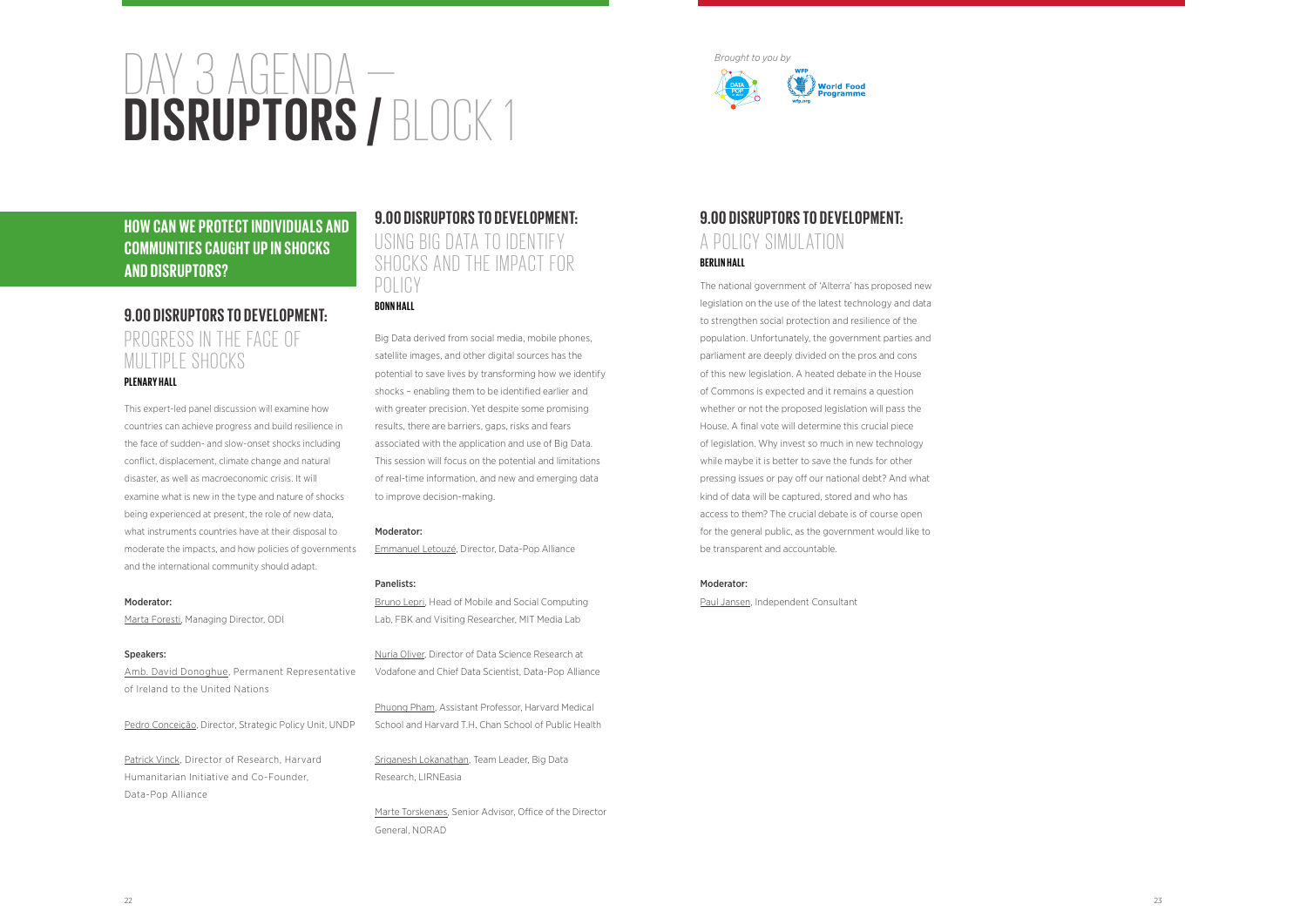# DAY 3 AGENDA — **DISRUPTORS /** BLOCK 2

### **11.00 DISRUPTORS TO DEVELOPMENT:**

UTILISING THE LATEST TECHNOLOGY TO TRANSFORM SAFETY NETS AND SOCIAL PROTECTION

#### **PLENARY HALL**

The expert-led panel discussion will investigate and explore how the latest data and innovations in technology can be harnessed to transform social protection and safety nets to protect communities against major disruptors to development, along with the drawbacks. Key topics of focus include:

- Discussing the rise and value of cash-based transfers
- Ensuring governments safety nets are more efficient and equitable
- Examining the role of technology and private providers to support accountability and traceability of resources
- Debating how new data and technologies affect processes of social change

## **11.00 DISRUPTORS TO DEVELOPMENT:**  ZOOMING IN ON THE IMPACTS OF CONFLICT, FORCED MIGRATION AND NATURAL DISASTERS

#### Moderator:

Claire Melamed, Executive Director, Global Partnership for Sustainable Development Data

#### Speakers:

Kenn Crossley, Deputy Director of Programme and Policy, WFP

Sophie Romana, Director of Community Finance, Oxfam America

Diana Biggs, Global Speaker, Author and Consultant

Kanchan Lama, Kanchan Lama to Chairperson, Women Leading for Change Nepal (WLCN) and Gender Expert

Beckie Malay, Vice President, Philippine Rural Reconstruction Movement

Emmanuel Letouzé, Director, Data-Pop Alliance

### **BONN HALL**

This interactive, hands-on session will provide participants with the opportunity to dig deep into a series of maps and data visualisations on Haiti, Nigeria, Senegal and Yemen. Participants will be able to 'zoom in' on communities affected by conflict or flooding, and consider how disasters ultimately undermine progress towards the SDGs. This session will involve practical activities interspersed with 'lightning talks' by thematic experts, focusing on the impacts of disasters on people.

#### Moderator:

Jean-Martin Bauer, Senior Analyst, WFP

#### Speakers:

Xavier Vollenweider, Researcher, Flowminder

Florian Ramseger, Public Product Specialist, Tableau Foundation

Eric Brankaert, Head of Vulnerability Analysis and Mapping, West Africa Bureau, WFP

Bessie Schwarz, Co-Founder, Cloud to Street

Javier Teran, Chief Data Officer, OCHA Humanitarian Data Exchange

## **11.00 DISRUPTORS TO DEVELOPMENT:**  A POLICY SIMULATION **BERLIN HALL**

During this simulation exercise, participants' assumptions and biases will be challenged by unpicking some of the grittiest challenges in ensuring resilient development. If communities get to choose their own ways and priorities in becoming more resilient, what will the choice be? How will priorities be set, what tools will they need and how will this influence the achievement of the SDGs? The community of "Alterra" will need to come together to set priorities with various groups needing to defend their preferred choices in becoming resilient to shocks. Will it be enough?

#### Moderator:

Paul Jansen, Independent Consultant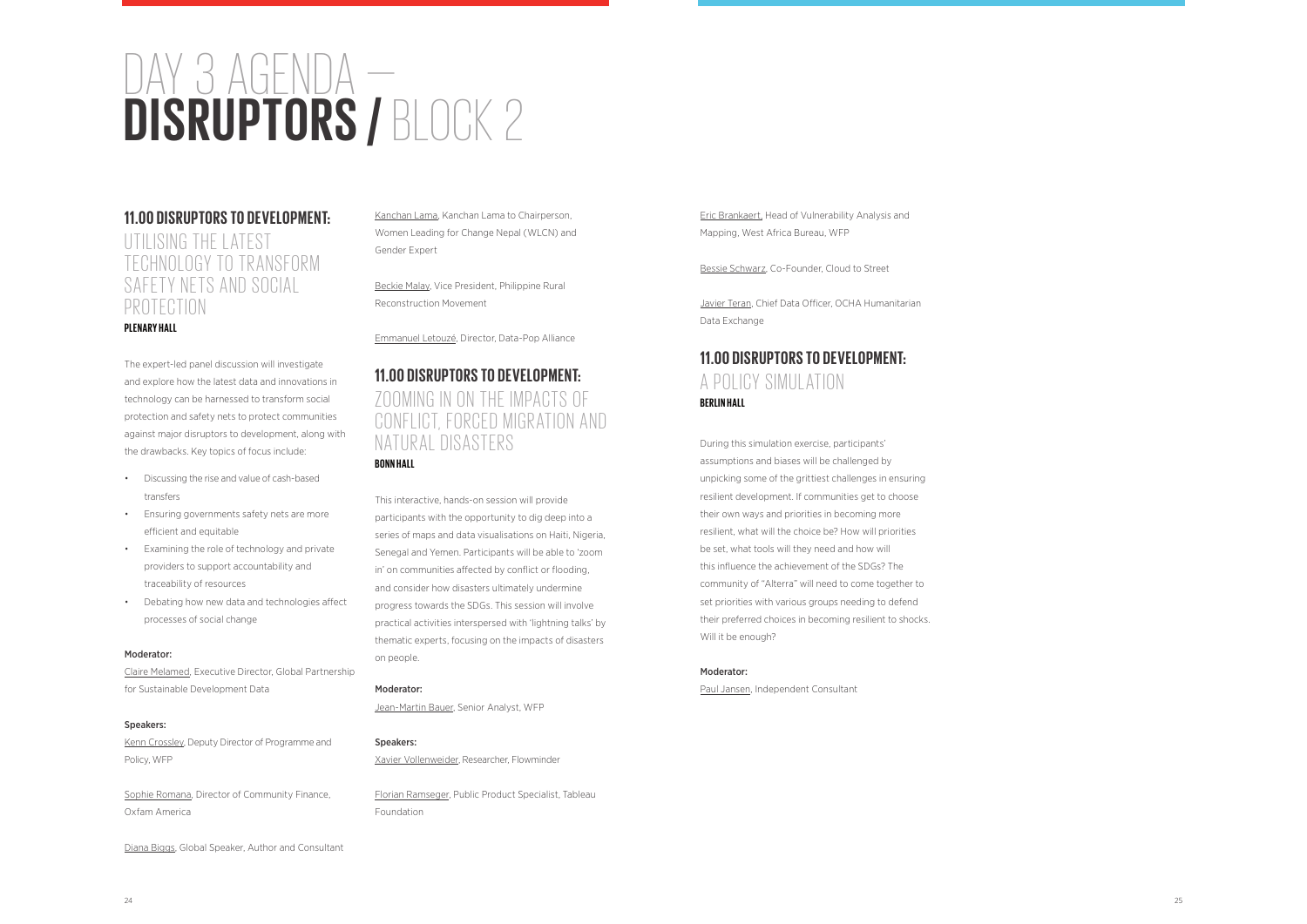## DAY 3 AGENDA — **HOW CAN WE COMMUNICATE THE SDGS IN GERMANY** ARASS ELIR

### **9.00 THE SDGS IN GERMANY/EUROPE:** DISRUPTION AND STORYTELLING **RHINE LOBBY LANGUAGE: GERMAN**

Die 17 Ziele verlangen nach tiefgreifenden Veränderungen in Wirtschaft und Gesellschaft. Dieser Prozess wird gerne pessimistisch beäugt, dabei bietet er viel Raum neue Zukunftsentwürfe und Technologien – eine Fundgrube für Storytelling. Doch wie spannt man geschickt den Bogen von einzelnen Innovationen zum großen Ganzen der disruptiven Wirkung der SDGs? Wie kann durch Storytelling zum Mitmachen und eigenen Engagement animiert werden (Stichwort: Umdenken / gesellschaftlicher Wandel)? Wie kann durch kommunikative Partnerschaften noch mehr Breitenwirkung erzielt werden?

#### Referenten:

Jürgen Kütemeyer, Geschäftsführer, trio-group GmbH

Wiltrud Terlau, Gründungsdirektorin, Internationales Zentrum für Nachhaltige Entwicklung (IZNE) / Hochschule Bonn-Rhein-Sieg

Carsten Tilger, Head of Communications, Henkel AG & Co. KGaA

*\*The track: 'How can we communicate the SDGs in Germany and across Europe' was made possible with the assistance of the European Union in the framework of the project "EYD 2015: The future we want – Local Authorities for Sustainable Development". The contents of this event are the sole responsibility of the City of Bonn and can in no way be taken to reflect the views of the European Union.*

## **11.00 THE SDGS IN GERMANY/EUROPE:**  GET EVERYBODY ON BOARD STAKEHOLDER PARTICIPATION AND THE SDGS **RHINE LOBBY**

**LANGUAGE: GERMAN**

Städte bieten eine Plattform für Akteure aus allen Bereichen: Bürgerinnen und Bürger, aber eben auch beispielsweise aus Wirtschaft oder Wissenschaft. Bürgerbeteiligung schafft Legitimität in politischen Prozessen. Wie können Städte die Bürger bei der lokalen Umsetzung der SDGs mitnehmen? Und wie können Anreize zum Engagement von Akteuren der Stadtgesellschaft geschaffen werden?

Städte best-practice Utrecht: Lösungen von Städten zu Bürgerbeteiligung, Bürgerkommunikation und Partizipation von Akteuren der Stadtgesellschaft

#### Referenten:

Hans Sakker, Head of department of European and International Affairs, City of Utrecht

Mirko Heid, Bereichsleitung Konzernstrategie, Stadtwerke Bonn GmbH

Thomas Brose, Geschäftsführer, Klima-Bündnis der europäischen Städte mit indigenen Völkern der Regenwälder e. V.

## DAY 3 AGENDA — **CLOSING PLENARY**

### **14.00 CLOSING PLENARY PLENARY HALL** TURNING IDEAS INTO ACTION

Moderator:

Nadira Hira, Public Speaker

#### Panelists:

Elizabeth Stuart, Head of Growth, Poverty and Inequality, ODI

Mathilde Bouyé, Associate, SDG Delivery Team, WRI

Emmanuel Letouzé, Director, Data-Pop Alliance

Joined by a collection of stakeholders engaged in the 'Knowledge Sharing' sessions.

Ishbel Matheson, Director of Public Affairs and Communications, ODI

SDGS

### Moderator:

Nadira Hira, Public Speaker

## Speakers:

Natalie Robi Tingo, Accountability Advocate, Restless Development

Edda Hamar, UN SDG Young Leader and Founder/ Director Undress Runways

### Closing remarks

Mitchell Toomey, Global Director, UN SDG Action Campaign

Elizabeth Stuart, Head of Growth, Poverty and Inequality, ODI

## $2030$  HIVE MIND  $-$  RE-CAP AND PLAY UPDATE

## YOUTH VOICES: PRIORITY ACTIONS FOR IMPLEMENTATION OF THE

### Closing performance

Emi Mahmoud, World Poetry Slam Champion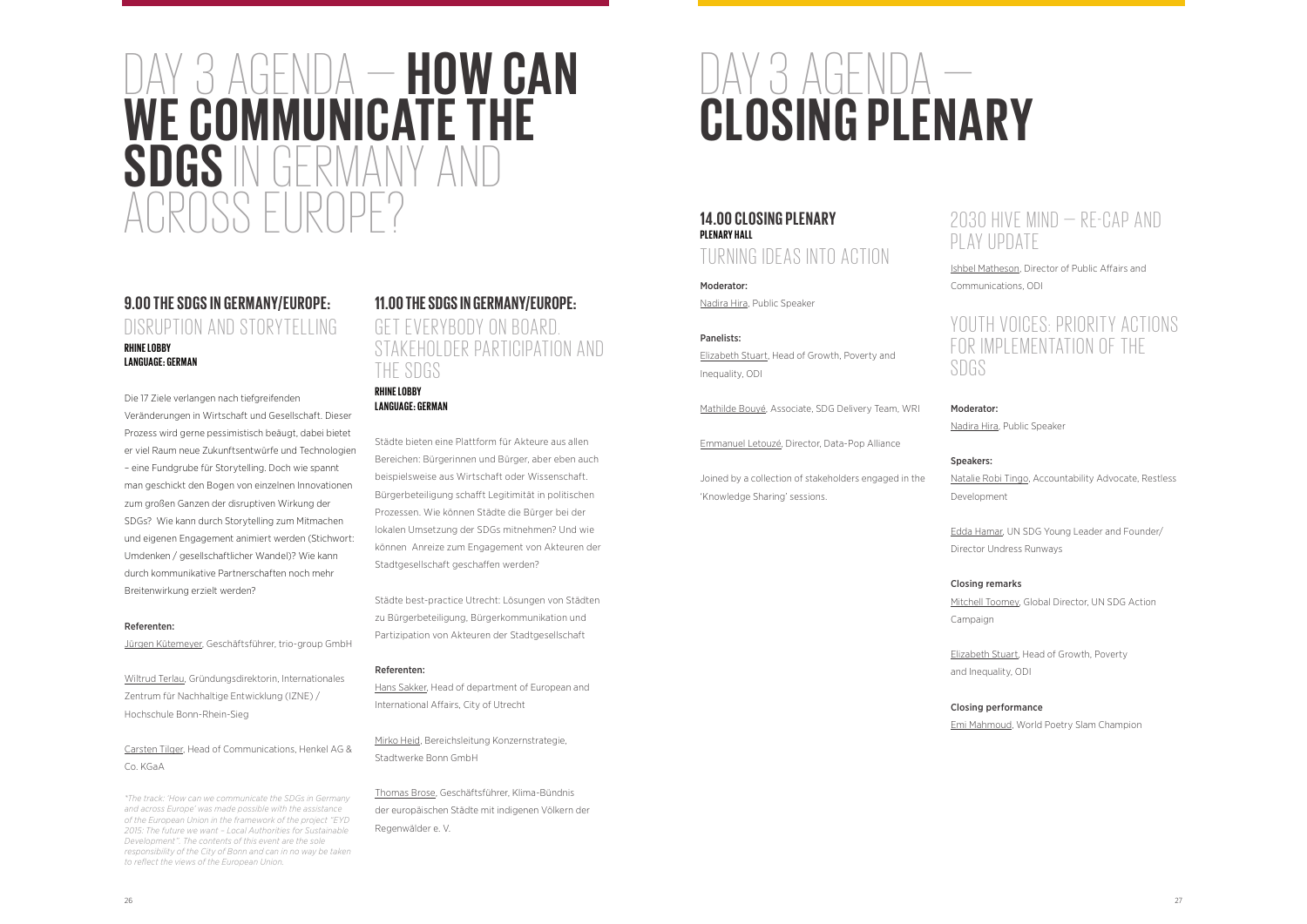#### 28 29

# **INTERACTIVE EXPERIENCES**

## VIRTUAL REALITY ZONE **ROTUNDE**

United Nations Virtual Reality (UNVR), a project of the UN SDG Action Campaign, uses the power of immersive storytelling to inspire viewers towards increased empathy, action and positive social change. The series provides a deeper understanding for those living in the most complex development challenges, catalysing urgency for those most in danger of being left behind if the Sustainable Development Goals are not met. The United Nations Virtual Reality (UNVR) team has curated a diverse range of 360' virtual reality content being produced across the UN system to showcase in the Virtual Reality Zone, located in the Rotunde. www.UNVR.org

## KNOWLEDGE SHARING SESSIONS

To complement the main conference sessions and to enrich the experience and opportunities to share practical experiences, key initiatives and priority action to achieve the SDGs, a number of 'open segments' and discussion spaces will invite a range of stakeholders to dig deeper into a variety of critical topics. The Knowledge Sharing and Lunch Lab sessions will be held on Day 2 and Day 3 of the Festival.

## COMMUNICATION AND ADVOCACY ON THE SDGS **BONN HALL**

## INNOVATIVE APPROACHES FOR SDG IMPLEMENTATION

## LIVE STAGE **MAIN LOBBY**

## HARNESSING CITIZEN-GENERATED DATA & PEOPLES' VOICES FOR EFFECTIVE ADVOCACY **PRESIDENTIAL AREA**

## SUCCESSFUL LOCAL, COUNTRY AND REGIONAL CASE STUDIES **BERLIN HALL**

This interactive space will serve as a platform to create live content, highlight change-making initiatives and engage participants in constructive discussion for the achievement of the Sustainable Development Goals. Broadcast in real time, this stage will generate global online engagement.

Join us at the Live Stage for a series of dynamic face-to-face discussions, open intergenerational conversations, webcast interviews and inspiring talks showcasing revolutionary solutions to key global challenges.

## KNOWLEDGE AND INNOVATION FAIR **MAIN LOBBY**

Throughout the Festival, the Knowledge and Innovation Fair will showcase novel approaches to advancing the SDGs. Over the course of three days, conference participants can have hands-on experience with some of the best examples in immersive storytelling, data, tech and community organising from the private sector, governments, UN and civil society.

## **THURSDAY 2 MARCH: 16.00 FRIDAY 3 MARCH: 12.45**

**RHINE LOBBY**

CA MPA IGNING A ND POL ICY IMPACT ON THE SDGS **FIREPLACE ROOM**

OPEN SPACE **PLENARY HALL**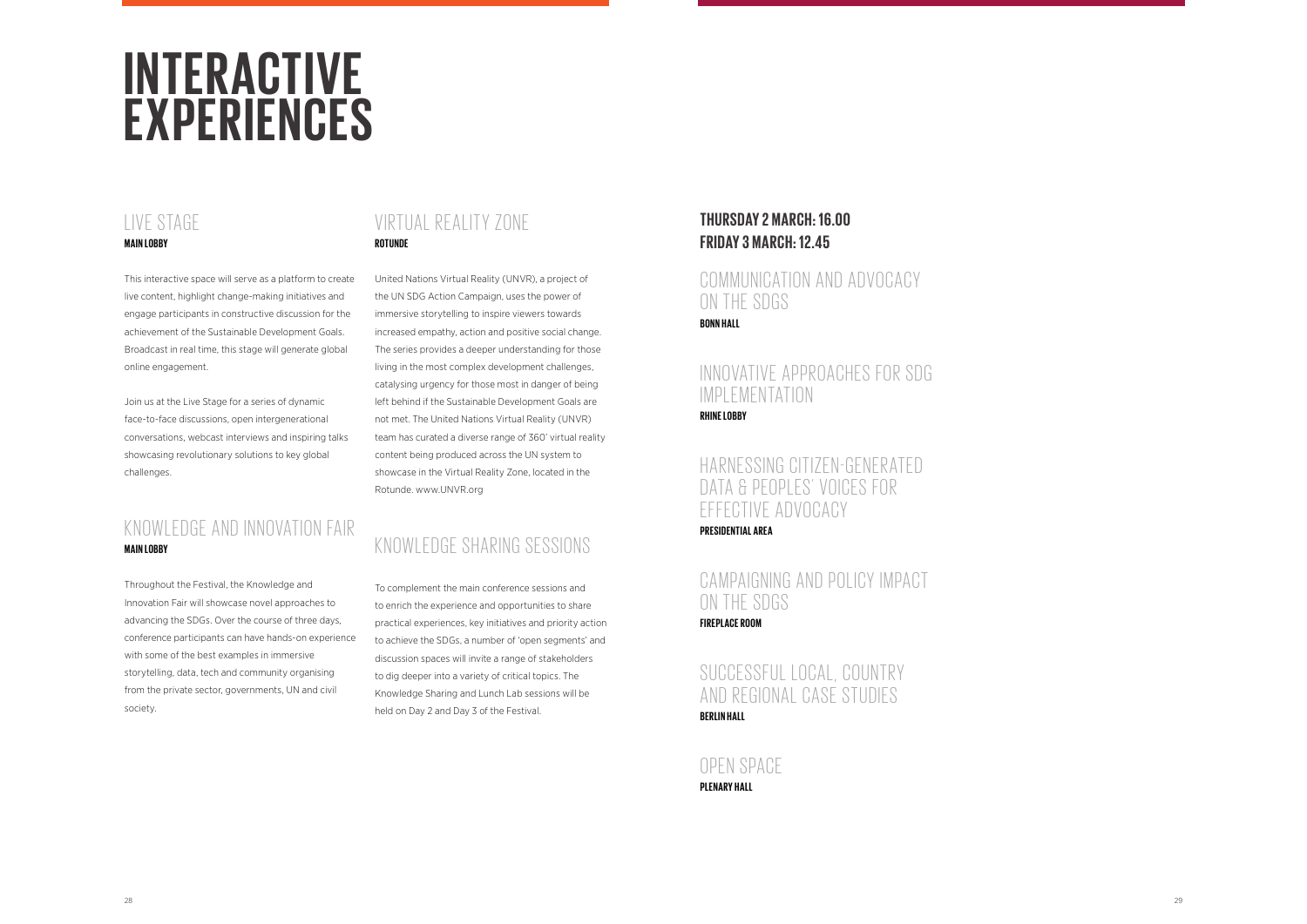# **LOGISTICS INFORMATION**

## **FINDING YOUR WAY TO EVENTS**

Digital signposts will be located throughout the venue to answer questions regarding the location of events and meeting rooms. Please refer to the venue map at the front of this pack for more information on session rooms.

### **ACCESSIBILITY**

We want the event to be as inclusive as possible so that all participants can take part equally regardless of disability, age, gender or faith. The WCCB building is fully accessible to users of wheelchairs and rollators.

## **SECURITY**

Security will be strictly enforced at the venues. To ensure the safety of all participants, name badges must be worn at all times in the venues. Under no circumstances should you lend your badge to another participant. At the entrance to the venues, you may be required to pass through security checks and to have your belongings screened and, if necessary, searched.

## **ASSISTANCE DURING THE GLOBAL FESTIVAL OF IDEAS FOR SUSTAINABLE DEVELOPMENT**

If you require assistance during the Global Festival of Ideas for Sustainable Development, please make staff at the Registration Desk aware on arrival.

### **EVENT AND GAME INFORMATION POINT**

The event and game information point is situated centrally in the main Lobby area and there will be a member of the team at the information point throughout the Festival to assist with any enquiries.

## **MEALS**

Drinks and snacks will be provided to all conference participants free of charge in the Lobby area. Lunch can be purchased in the Restaurant area.

## **INTERPRETATION SERVICES**

The event language will be English. Interpretation services in German, French and Spanish will be provided for the Plenary sessions.

## **WIFI**

Wifi is available throughout the venue. Given that an active Wifi connection is required for participants to play 2030 Hive Mind, we request that all attendees limit connection to one device only. Login: FestivalofIdeas Password: GFI4SD2017

## **PARAMEDICS, NURSING AND PRAYER ROOMS**

Paramedics, a nursing room and a prayer room are available. Please refer to the map for directions or ask a member of staff for more information.

## **OTHER INFORMATION**

### **IMPORTANT TELEPHONE NUMBERS**

#### Police: 110

Fire brigade: 112 Emergency doctor/ambulance: 112 Directory enquiries: Tel: 11833 (national) Tel: 11834 (international) International dialling code for Germany: +49 Germany is located in time zone GMT +1

### **LIST OF HOSPITALS AROUND BONN**

St. Marien Hospital Robert-Koch-Straße 1 53115 Bonn Tel: (+49)228 5050

St. Petrus Hospital Bonner Talweg 4-6 53113 Bonn Tel: +49 (0)228 5060

### St. Elisabeth Hospital Prinz-Albert-Straße 40 53113 Bonn Tel: +49 (0)228 5080

St. Johannes Hospital Kölnstr. 54, Zentrum 53111 Bonn Tel: +49 (0)228 7010